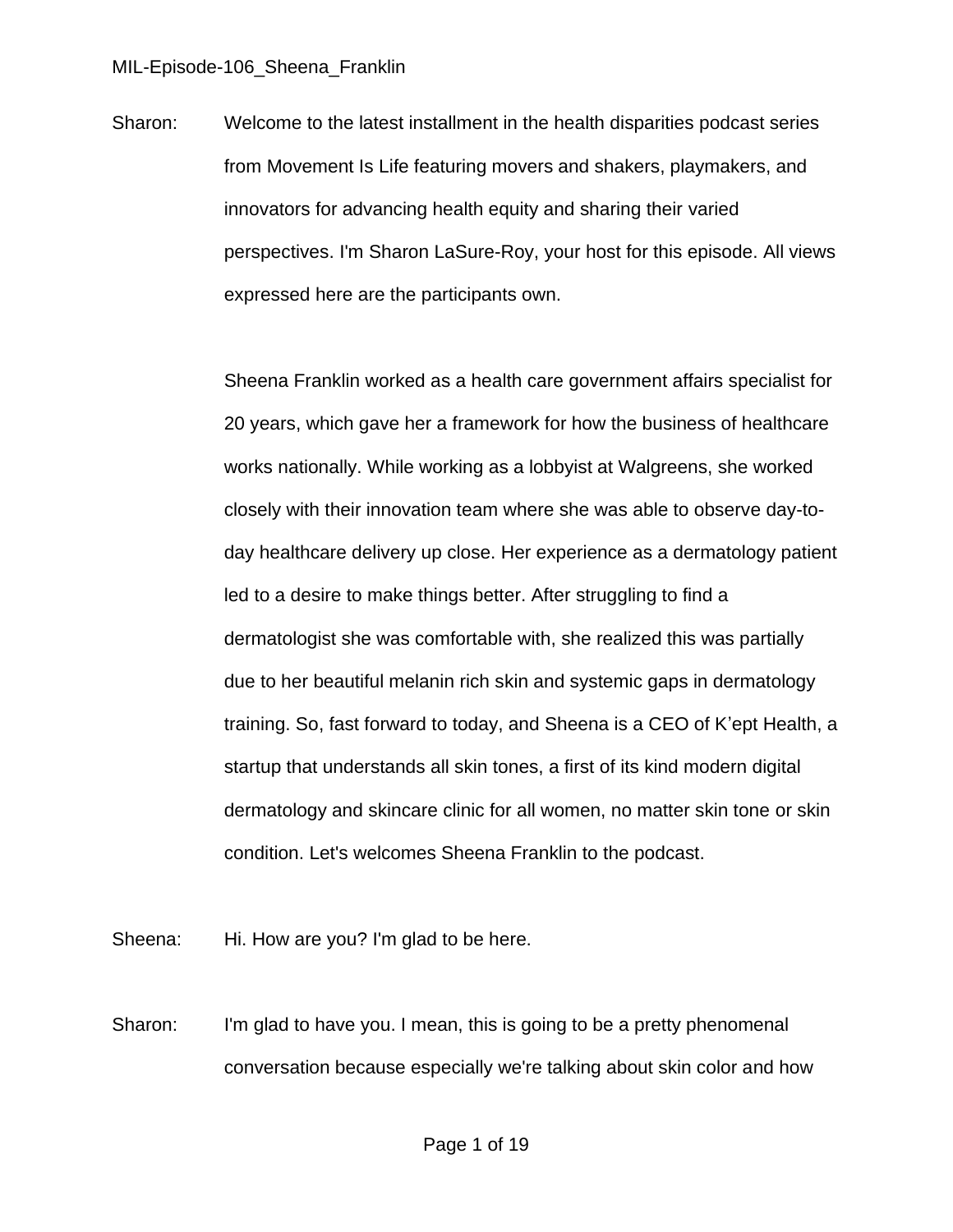things look and AI. This is going to be a great connection on how to even tackle disparities in the field. You know, you said in the past that dermatology education has a skin color problem, which is already intriguing. Textbooks have an over-representation of white skin resulted in subpar care for people of color. You are changing that equation with the holistic culturally competent AI driven skin health platform. Let's talk about that and first off, let's talk about what Tele-Derm really means.

- Sheena: So, it's a combination of telemedicine and dermatology. Essentially, the combined way of being creative.
- Sharon: That's so interesting. As you know, people are getting more comfortable with telehealth. Last year alone, 2020 has taught us that there are ways of delivering care in a different way, in a more innovative way. You know, why do you think that Tele-Derm is it the future? Is it a better way for people to address cultural competency in dealing with skincare issues?
- Sheena: I definitely think that over the last year, everyone has gotten to know telemedicine in a more intimate way. I think a lot of folks already knew what telemedicine was, but there was still some hesitancy around it, and it wasn't really something that everyone thought was readily available for them. Do I think telemedicine is the future? I do. I don't think telemedicine will completely replace in person care, but it's definitely going to help a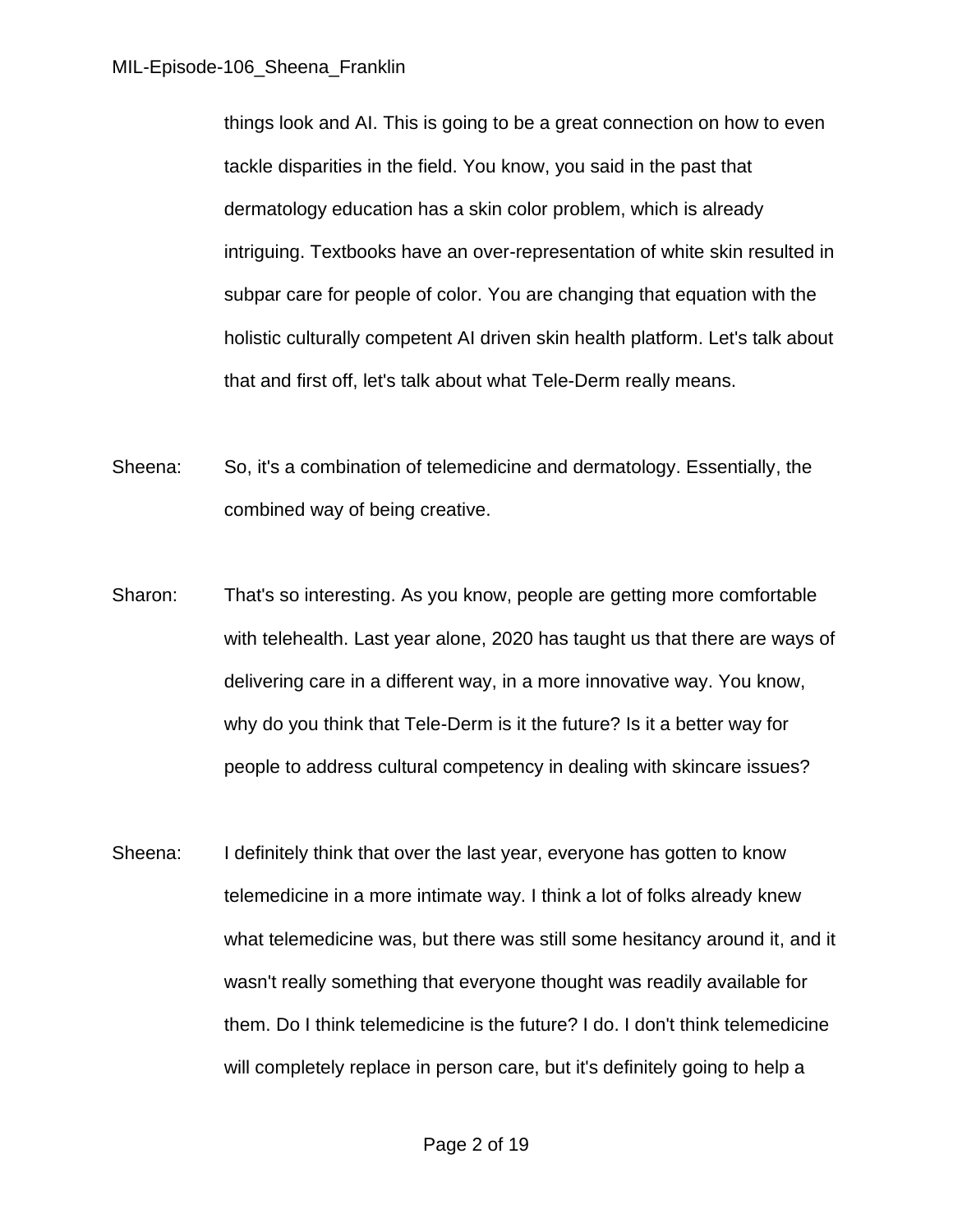large percentage of the population receive the care that they need. Then it's also going to serve as some type of triage, right? Someone can go there and then if something needs to be taken to the clinic, there's already some type of relationship. Also, the patient is going to be more knowledgeable about what's going on with themselves, or even just be more confident in what they know. So, when they do see the doctor, they're going to have a better conversation.

- Sharon: Can you tell us a little more about that triage opportunity? Because you mentioned in your comments that it's the future. It gives people an opportunity to triage care before they have a relationship or to further their relationship with their provider. Can you tell me a little more about that?
- Sheena: Absolutely. And I'll use our platform as an example in dermatology and the skincare industry as an example. So, what happens is a lot of times when it comes to our skin, we have so many questions, but we also feel as though we can self-diagnose at home because we see all the commercials telling us that we could treat this, we could treat that, you could do it on your own, but we still have this desire of seeking professional care. So, in skincare, there's your dermatologist and then there's the esthetician that's gaining more popularity. So, what we've found on our platform is that a lot of women will come to the platform, and they'll say, I don't really know if I need to go to dermatologist. I'm hesitant to go to the dermatologist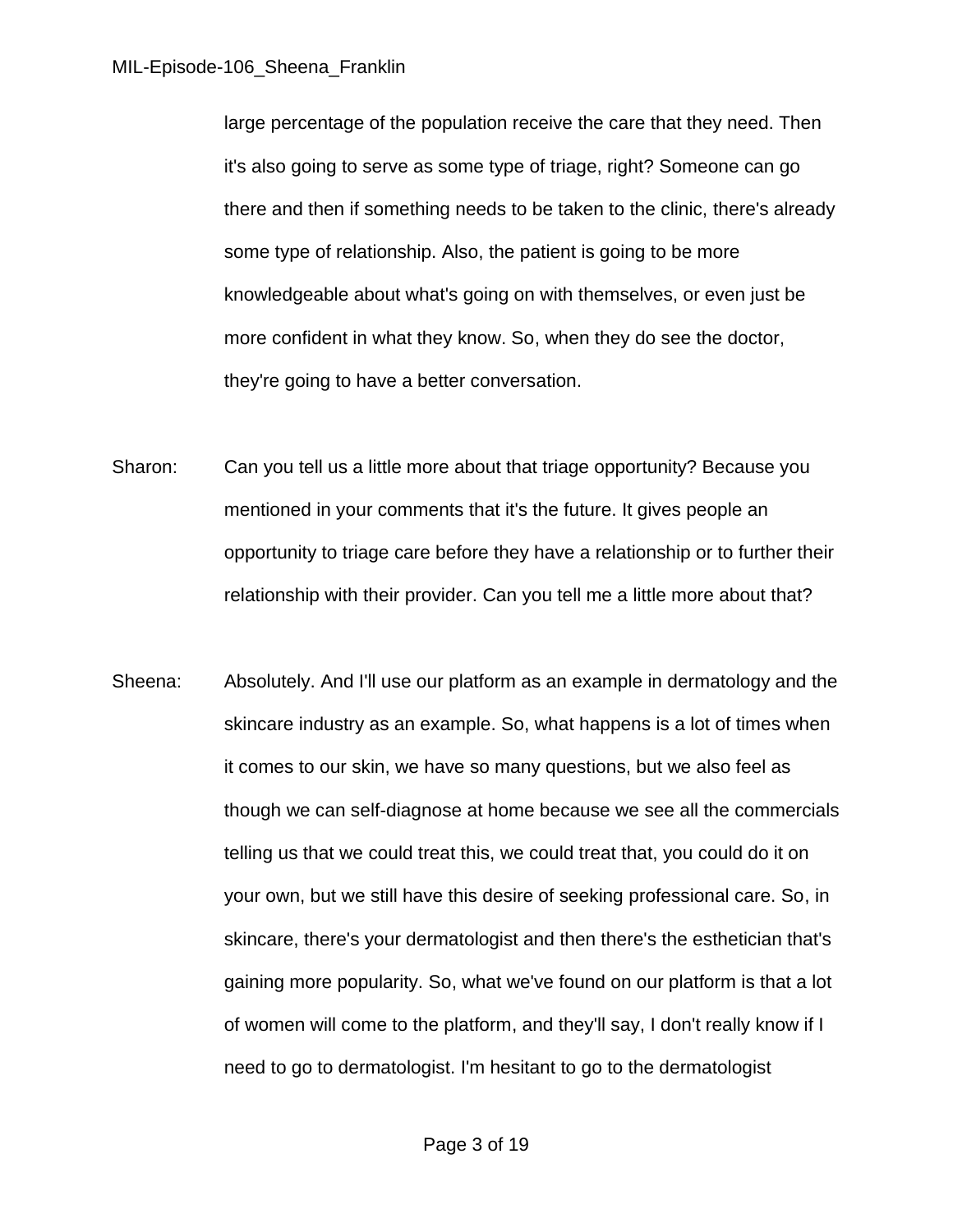because it's expensive, or I had a really bad experience, or I just know they don't know much about skin of color or whatever it is. So, they'll come on the platform, and they'll say, I'll have a chat session. So, this is where we incorporate clinical estheticians, folks who have worked with dermatologists and they're able to answer questions. Sometimes, it's something as simple as here's a routine, here's some products, or we think this may be happening to your skin, now we're going to refer you to a dermatologist. So, now our patient is a little bit more comfortable, right? So, that's how we think about triaging care that way. Sometimes, folks are just like, can you treat this? Tell us everything and we're like, whoa, well, you know, you need to go see someone in person or after the initial visit, you know, they may not need a full follow-up visit, but they'll come back, and we'll also follow up with them. How was your visit? Have you been sticking to your routine? Things like that. Or they may say, I don't know if I need to go into a follow-up visit, but this is what's happening. So, we kind of triage before, during and after and that allows the physician, the dermatologist to have all this information readily available to them so they can make a better diagnosis or if they feel something is getting worse over time, then they can say, hey, we need to move this off of the telemedicine platform. You need to come in and we need to treat it with A, B and C, and it's going to cost you X amount of money.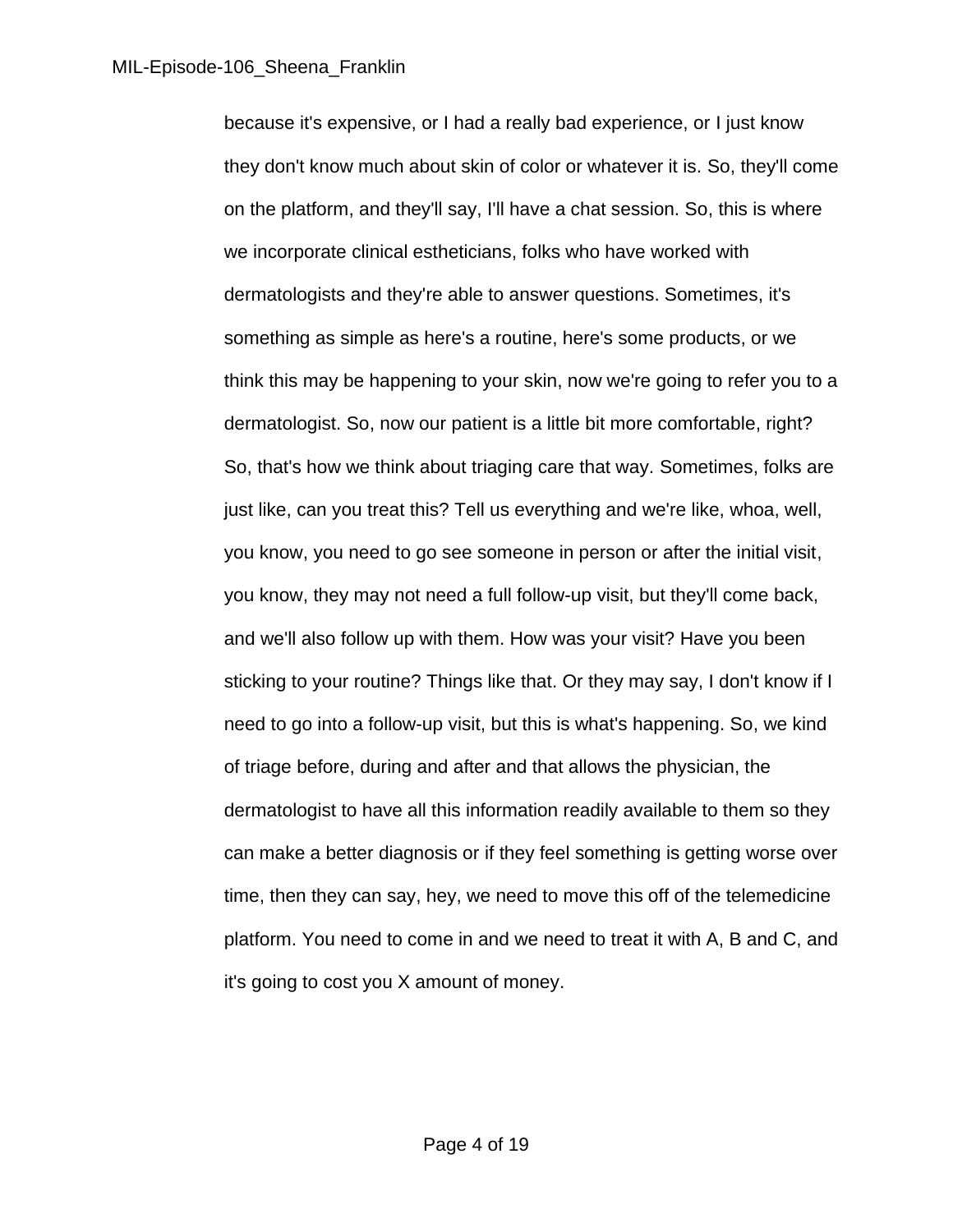- Sharon: I love that whole concept because you talked about triage and one of the things, if they don't feel comfortable talking to someone who may not have dealt with brown skin, I guess. So, let's kind of start talking about defining some of the disparities in that space, because you mentioned people aren't as comfortable. They may not have a dermatologist that is likely to look at black differently. You know, you talk about triage and getting the patient comfortable. How do you think that's going to help the dermatologist, get them more comfortable with brown skin?
- Sheena: Yes, that's a great question. And unfortunately, I would have to say it's something that the dermatologist is going to have to do on their own. Like they are going to have to be proactive and say, okay, I went to medical school, I wasn't trained in skin of color. I didn't do a residency in New York, Philadelphia, or Detroit, you know, anywhere where there's a high population that's diverse. So, now, I know I'm in this particular city or I'm starting to have more people of color coming to me, maybe I need to now go out and seek some continuing education courses so I'm able to help them. So, that shouldn't be the burden of me. That's kind of where we are now and so when you have that approach, so, when I come to you, instead of saying I might not be the best doctor for you. I'm referring you to a colleague. It's oh, you can't have that because your skin is problematic. So that creates more issues with us wanting to go to the doctor. Like we don't want to be othered. We don't want to feel as though we're the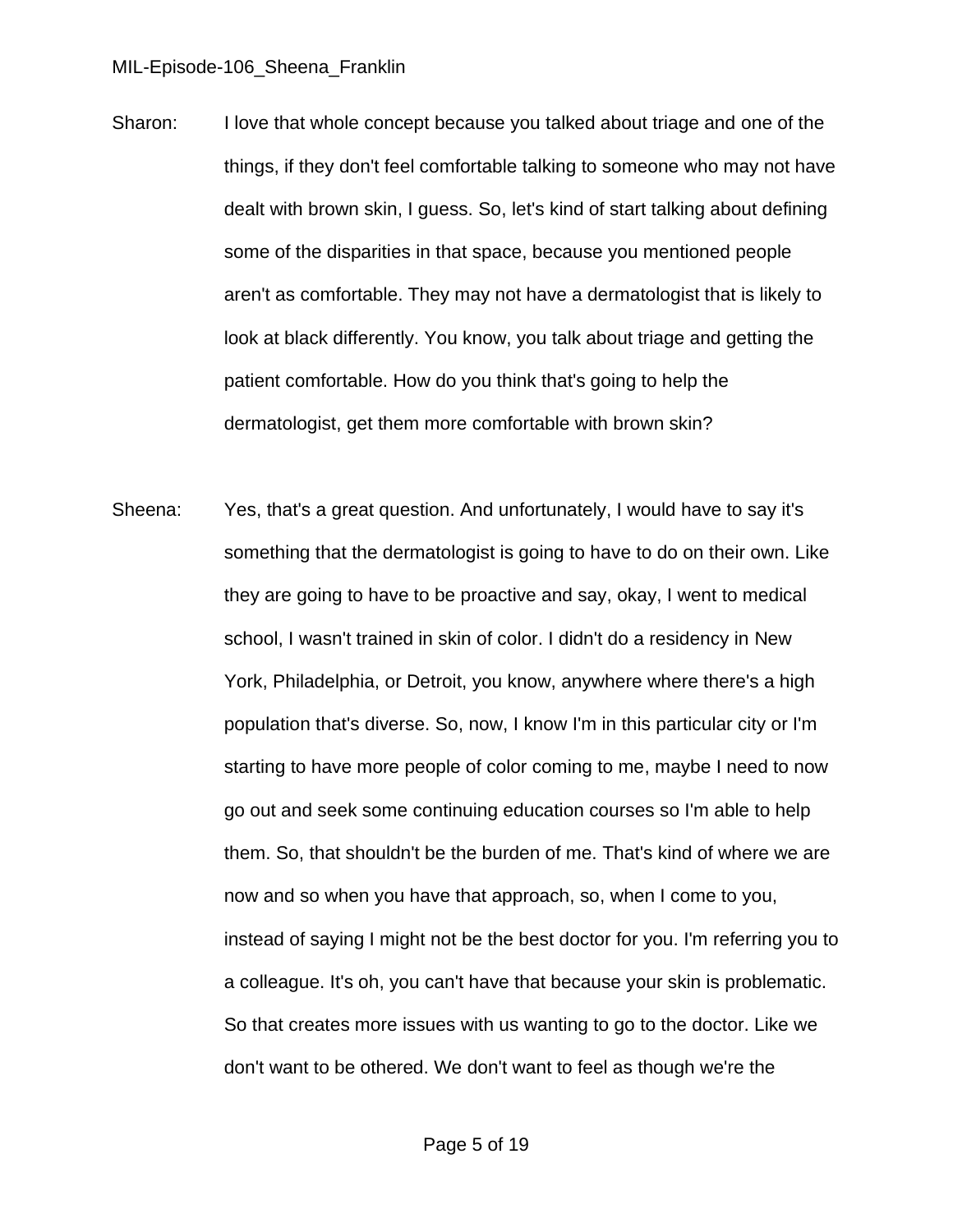problem when actually, kind of the doctor, not because they're not good. They just need a little bit more to help serve this increasing diverse population.

- Sharon: You mentioned something interesting about diverse population earlier about patients feeling uncomfortable. Do you think for Black and Hispanic patients that is dermatology a nice to have, like, is it something that they and I mean, it's true? It's all that, that's an expense for other people. Not me. Like I could spend that money on something else, you know. For people, especially brown people who go to the dermatologist later, I think your app and the platform is perfect because it gets people used to talking about dermatology.
- Sheena: So, we did some of our own research and our research data, and then looked at other studies. And what we've found is, it's not that we don't want to go or that we may think it's a luxury, it's just like, we don't think it's for us because it hasn't been presented as though it's for us, too, although we do need it. It's not just this cosmetic. You know, I want to get this pimple away so I can look good for my date or my presentation. It's more of what's going on internally. There's studies that say when you have dark skin or brown skin, cancer is less likely to be detected early or diabetes or any internal issue that may be going on. So, I think our platform, one of our missions is just to put it out there and say, this is a platform for you.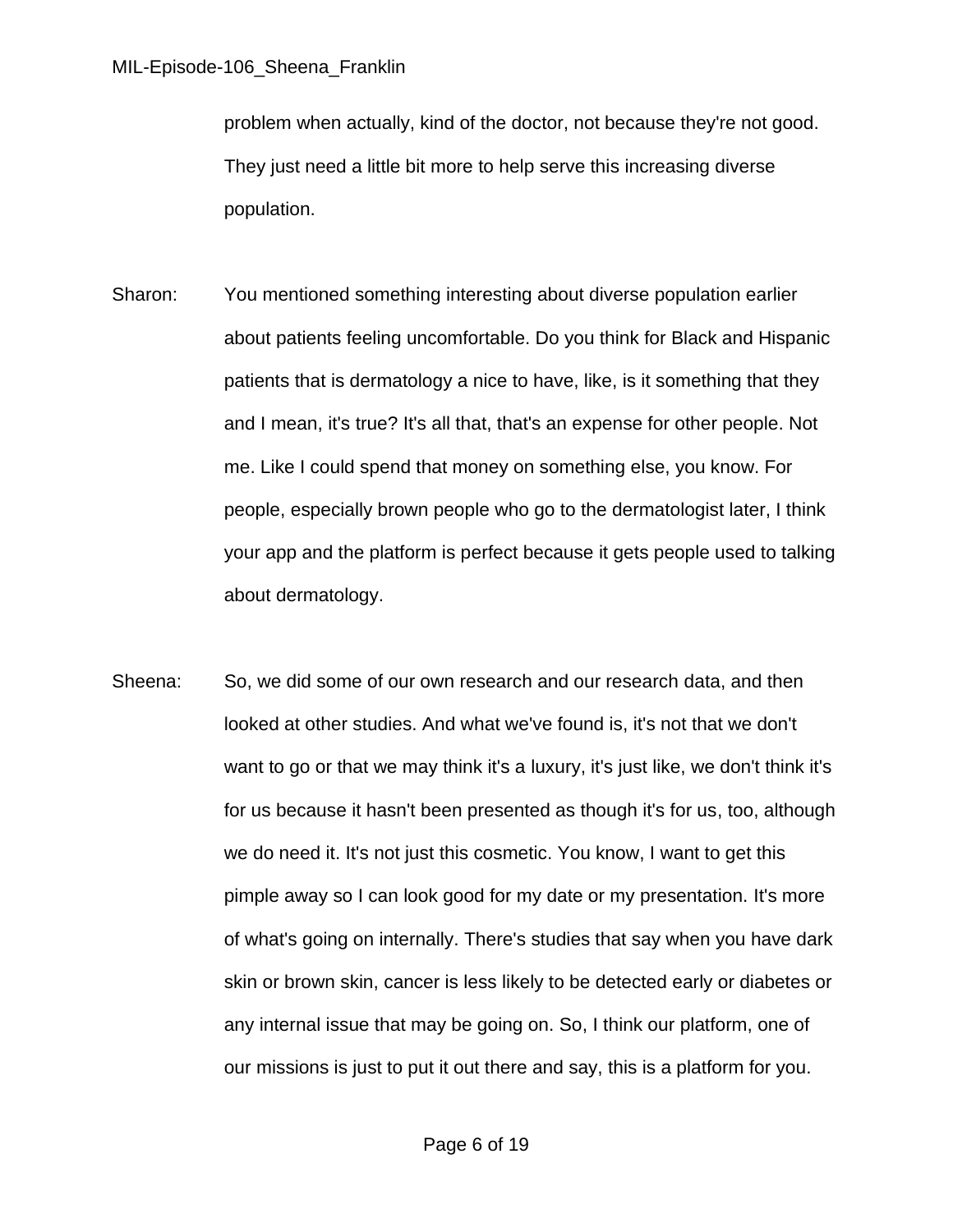Dermatology is for you. You can feel comfortable that we're not going just squander your money away. Like there's a real purpose. And even if you do want to come because you just want more glowing skin and healthier skin, we're going to help you do that, too.

- Sharon: Exactly. Because I think that that's one of the things is, I guess in all professions sometimes, not just in dermatology, it's uncovering --- We have Dr. Augustus White who is involved with you some of this work, and it's amazing, just the knowledge. We know the maternal birth rates for Black women and Hispanic women, we know it's so interesting to talk about, you know, just that bias. And it's not always implicit, it's just not knowing. So, when you mentioned earlier about dermatologists not having the experience with brown skin. It's almost like going into a hairdresser and you go into a new hairdresser and it's like, this salon looks great, but there's nobody in here that looks like me. Then everybody, oh, I can do your hair and then you're like, no, maybe not. So, at least the platform helps people, the patient get familiar. Then is there a way to help find some providers or dermatologists through the platform that may look like brown and black people?
- Sheena: What we try to do is once again, we're all about increasing access and lifting off the barrier, right? So, what we do is we actually provide telemedicine services directly on our platform. And so, I worked with a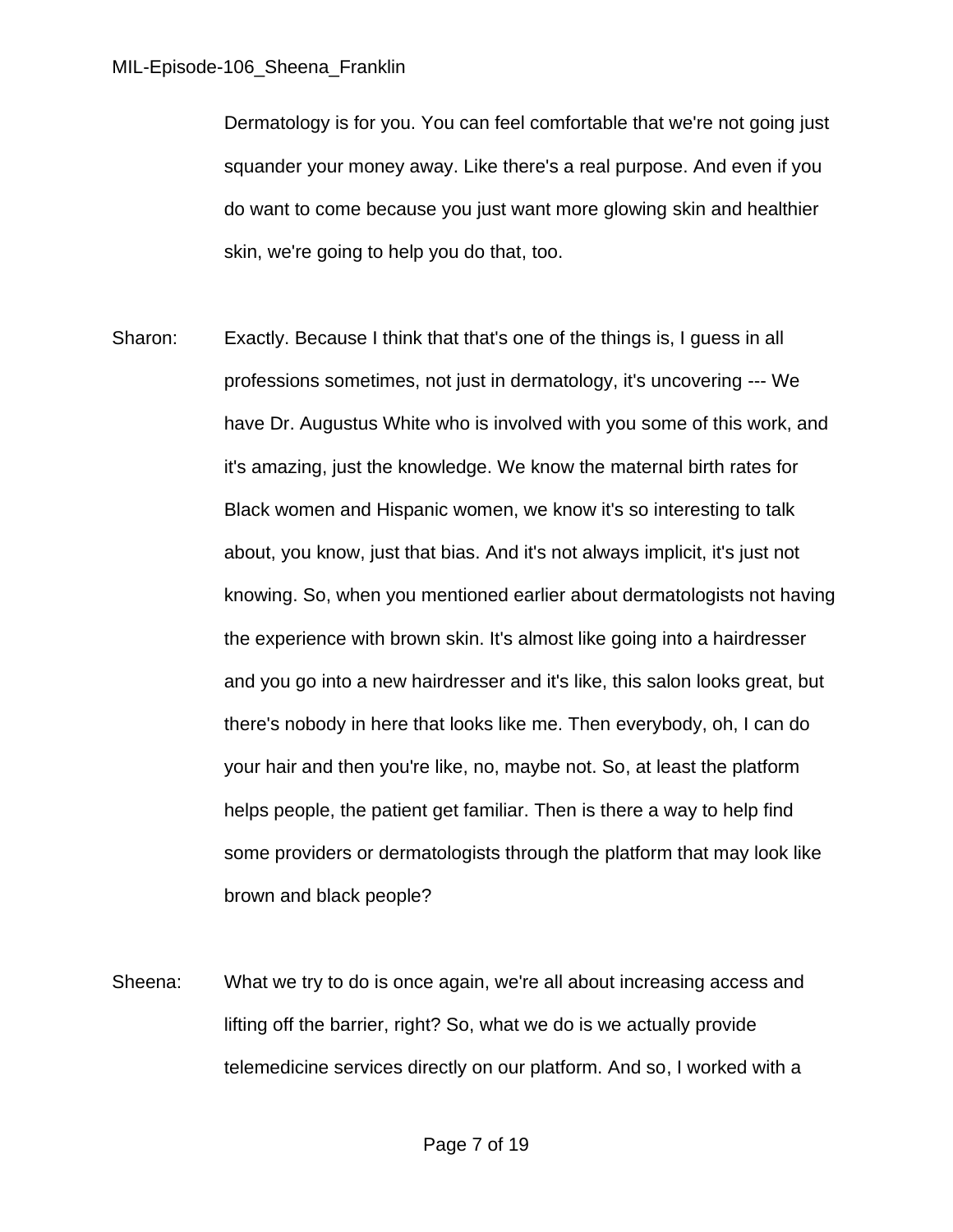great team of dermatologists who are on my advisory board. And what we do is, we go out and source and vet dermatologists who are experienced in skin of color and integrative dermatology. So, we put that out there to everyone who's considering joining our community as we call it. We've done the hard work for you. Like you can trust us. We did the hard work for you, so you don't have to come on our platform, try to figure out who's the best person, play back and forth. We did the work for you and because we use asynchronous technology versus synchronous, so it doesn't have to be live. That again also decreases the cultural barriers of language, socio-economic status, or any personal type of bias that a physician or esthetician or a nurse may have. Not that we think everybody is bad. It's just like, we all have biases and so our platform works to eliminate all those things so that we can concentrate on giving you the best care. And you stay with our community throughout your skincare journey.

- Sharon: This platform and the technology, do you think technology has a path in helping in health disparities?
- Sheena: I think technology in and of itself, it absolutely does, but what's going to drive that are the founders and the CEOs of the company and how they apply that technology. It cannot be an afterthought. And this is where I think it comes when you have people of color who are founders and CEOs, we're bringing that added element. Even for myself, you know, it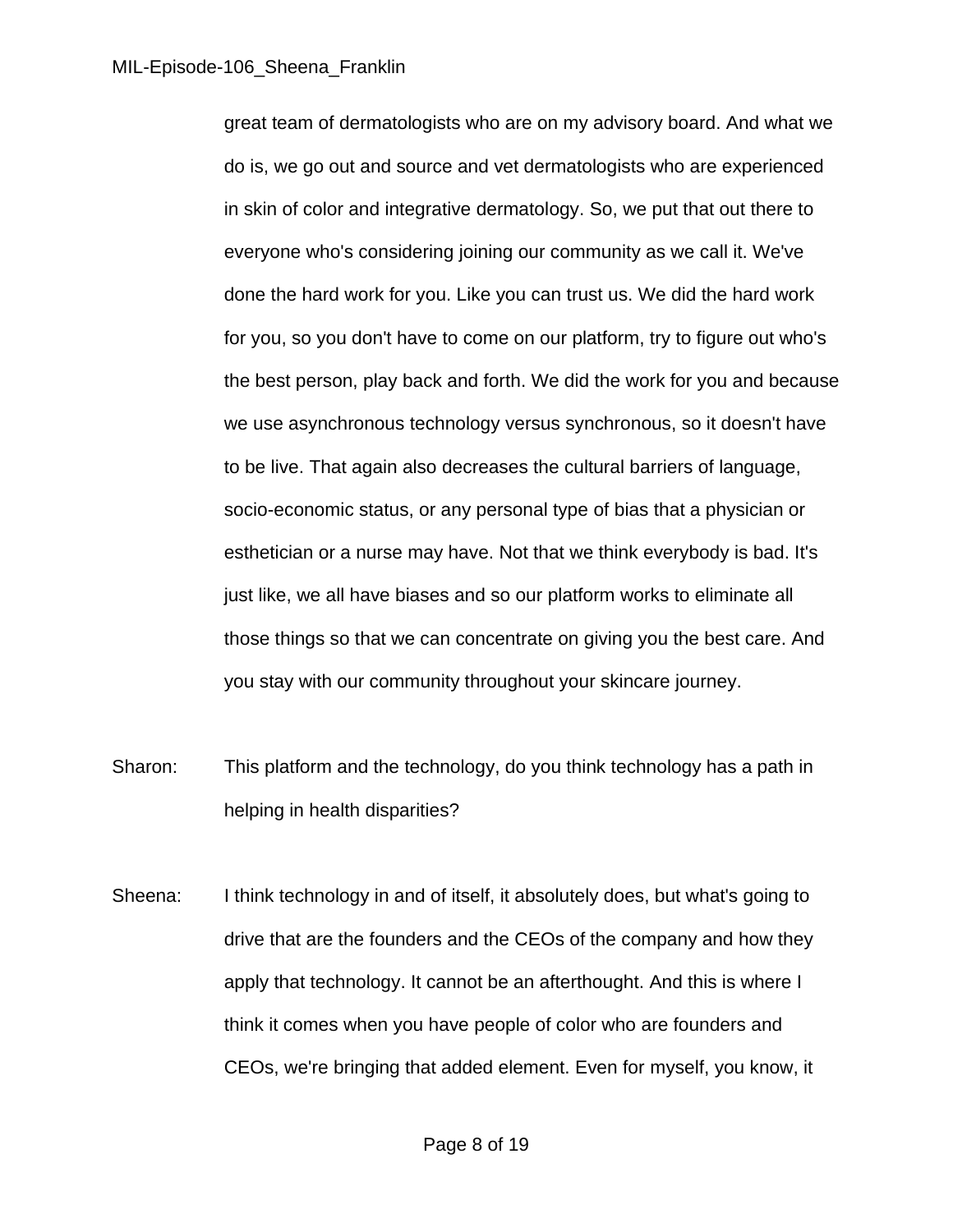has taken me a little bit longer to get to market because our advisors, our team and myself, we said, we're going to put in the extra work, we're going to take the extra six months to get it done, to do the research. A lot of people don't want to do that, but this technology have that opportunity chance. Can it do that? Absolutely.

Sharon: You know, asking that question makes me think too, it's being in the room because not only are we using technology that helped in disparities or even tackled them, it's people that understand what they are and not just a blanket approach. I wanted to do this interview because when I think of how things look in a magazine or how people look or even, oh, I actually tweeted once, too, when Megan Markle, as she was getting married. The ad said, "You can get Megan Markle's sun-kissed beauty." And I was like, sun kissed? Like, that's her beauty? Why does it have to be sun-kissed? That's not sun-kissed beauty. Her face is her face. She's brown. That's why it looks the way that she looks. It's not something, you know --- And it was for some skincare regimen. So, I'm thinking, what is it about lightening or dark, or why would it need to be sun-kissed to be just beautiful skin? So, I thought it was fascinating and to know that technology can help play a part in making sure that even, I guess, skin health problems are looked at. You know, my husband has a beard, so he'll shave. And then I'll be like, hey, you have these hair bumps or whatever, but I have convinced them that it's okay to go the dermatologist. He will go because he doesn't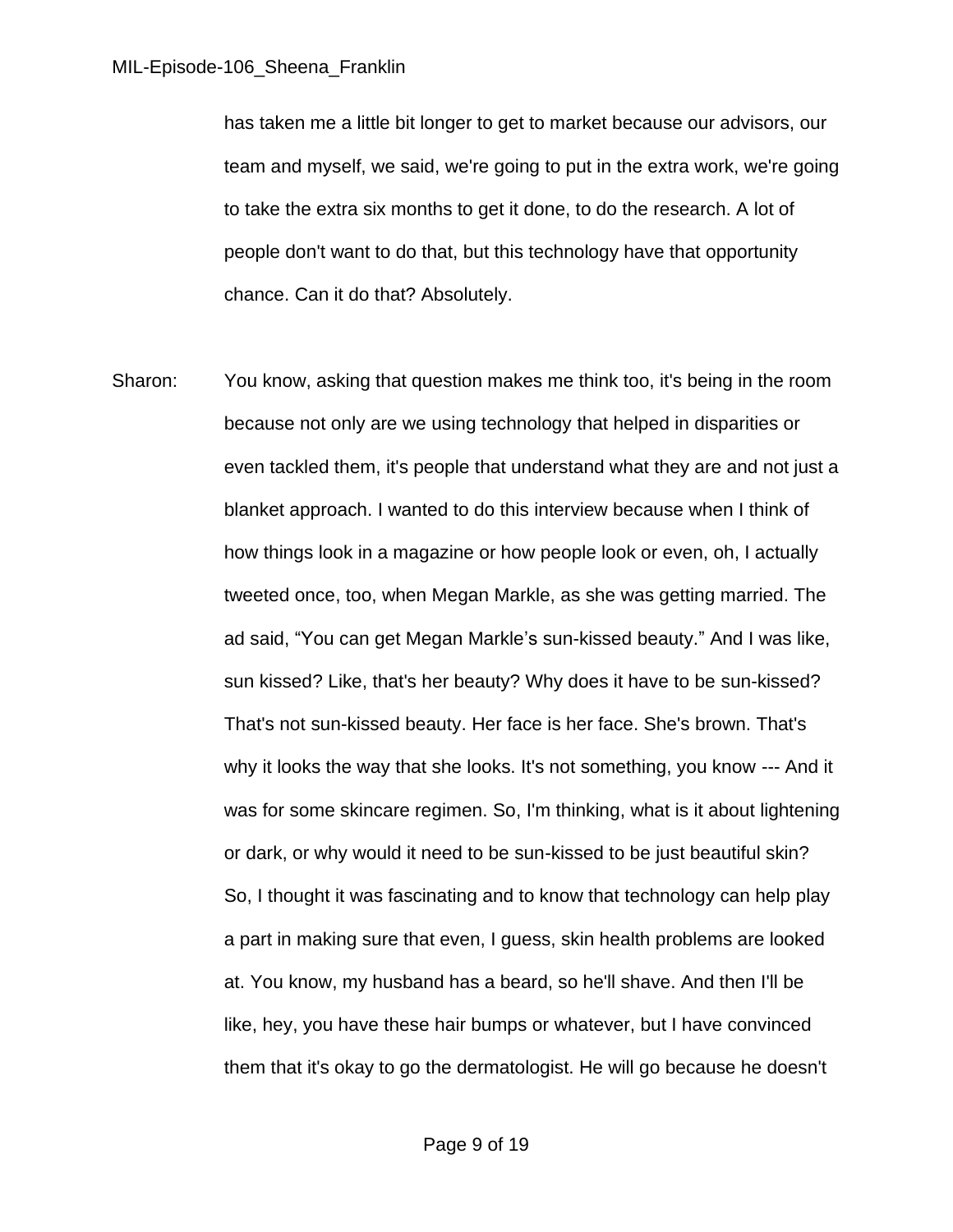want any bumps on his beard. He wants to make sure that it's smooth. But I think that we're talking about disparities in skin tone in dermatology and even health equity. You mentioned about finally or people feeling comfortable enough to finally go to the doctor or dermatologist. Is that why we're seeing such poor survival rates in black and brown people when it comes to melanoma? Like, is it a true misdiagnosis? Are they afraid to go or does the dermatologist not know enough?

- Sheena: Yes. And I think it's a little bit of all of that, right? But we're talking from the perspective of the patient. It's a lot of miseducation again of what's been told to our communities that we don't get skin cancer. We do. And so, I think it's all education.
- Sharon: My dad was saying, "Hey, we got enough melanin. We don't get coronavirus." So I was like, what? What are you talking about? That's not true. Like there's power in people thinking about melanin, but there's also, well, we don't get, because you know, we were in Africa and you know, we're not going to get skin cancer. We're already out in the sun. It's like no. People in Africa get skin cancer too. It's about exposure. Do you think that the situation is improving with education or into people like you and K'ept Health helping to push the needle there?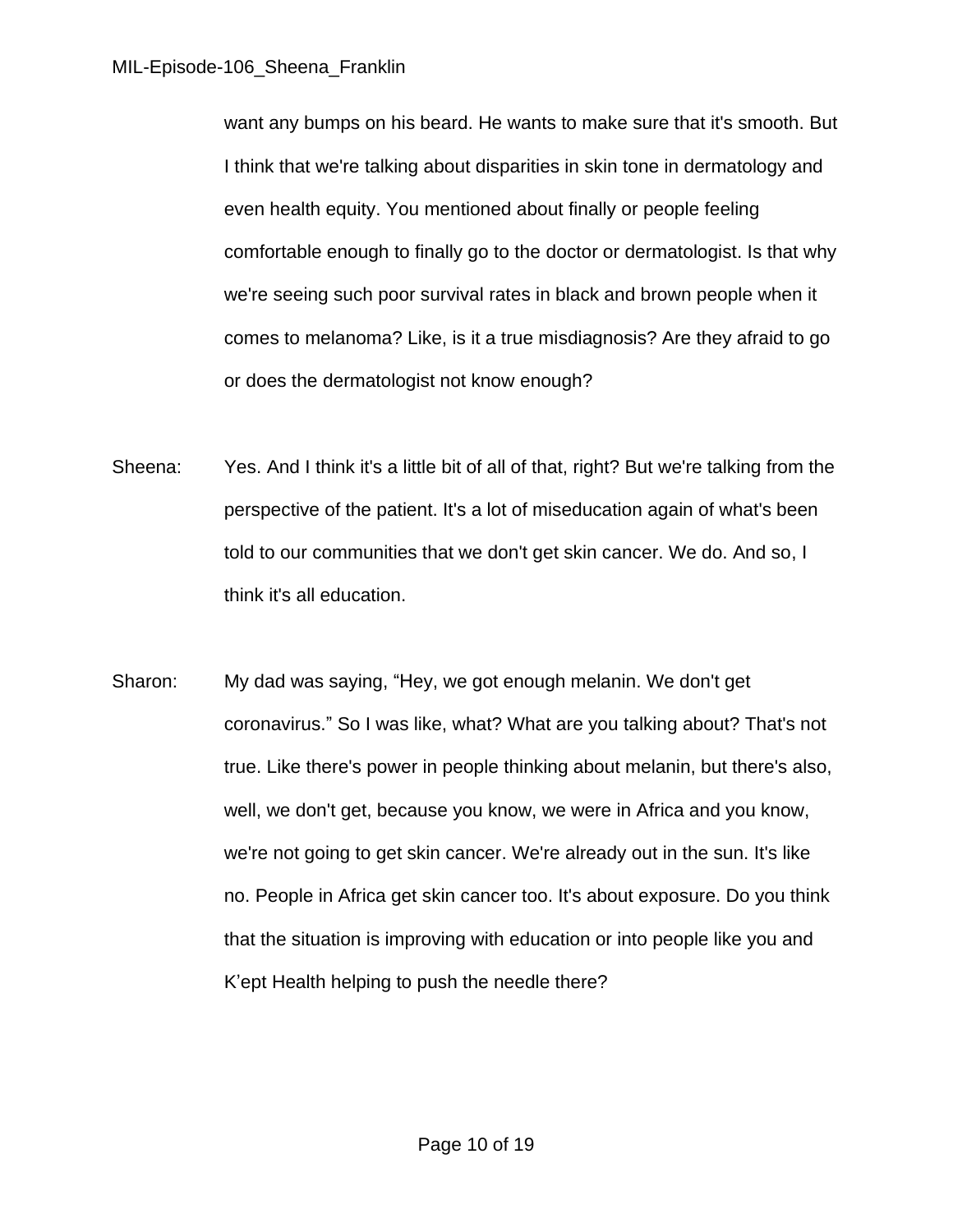- Sheena: Yes. Like that's one of our goals is to help push the needle. And one thing, we don't just say skincare, we always say skin health because everything that happens to your skin, people are surprised when we tell them that's a medical condition. Acne you're trying to treat with this cream that you got from the drug store is actually a medical condition. The discoloration is a medical condition, right? So, once you start to reframe what's going on with your skin, I think you're going to be better received. And then people are going to be able to be more proactive in their skin and in their health and determine what's really going on.
- Sharon: I love how you said that it's a medical condition because most people think, especially brown people, well, if you eat too many fats or drink too sodas, you're going to have bad skin, you're going to have acne. And it's like, what? Like, okay. Just the myths and things that come back and forth. I love how you said that. It's a medical condition and we should appreciate that it's a medical condition and get help for it. And we do see some poor survival rates for Black and Hispanic patients compared to white patients when it comes to melanoma. Is this due to misdiagnosis? Are there any dermatologists that are tackling this issue about skin tone in diagnosing melanoma early?
- Sheena: Yes. Definitely. I think in terms of the diagnosis, I think it's not just all the responsibility of the dermatologist, it's also the patient and what we've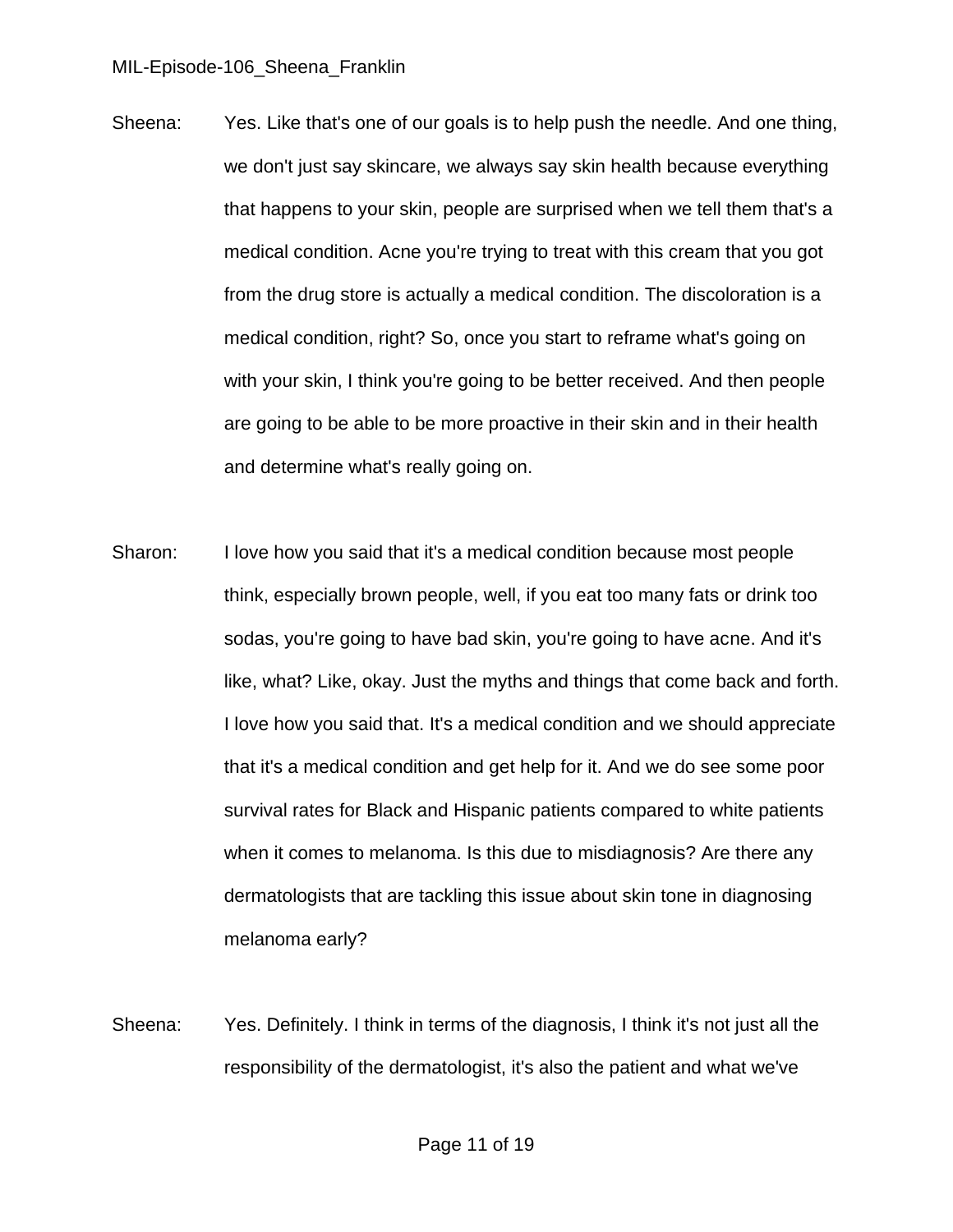been educated on and what we've been told. There's a great doctor out of the University of Texas at Austin. His name is Dr. Adamson. He's really leading this effort. He wrote many papers, published lots of articles. He's really good on that and painting the picture of what those studies actually mean. And like, I would love to jump into the results, but I probably would not do it justice. You can also just find him on Twitter with his last name and you will learn a wealth of information from him.

- Sharon: Well, thank you for that insight. I think people need to see that because we talked about medical education and then dermatologists being trained on all skin tones. He is a great asset and I know that with his help, we talked about how the situation could improve. You know, I want to get back to something really simple. We've talked about AI, how AI can help with health disparities. We've talked about Tele-Derm and why it's important. You know, the one thing we need to talk about is what's the model for K'ept Health. I mean, why the name and why is it different?
- Sheena: Yes. So, I think we talked previously about just how the platform is different throughout our conversation, but what really set us apart is, one we offer a complete solution. So, it's not just that one touchpoint in your skin care journey where you're at the dermatologist, where we're helping you maintain that care, triaged care with a medical esthetician. You can just throw out a chat. Somebody will be there to help you. Well, we're also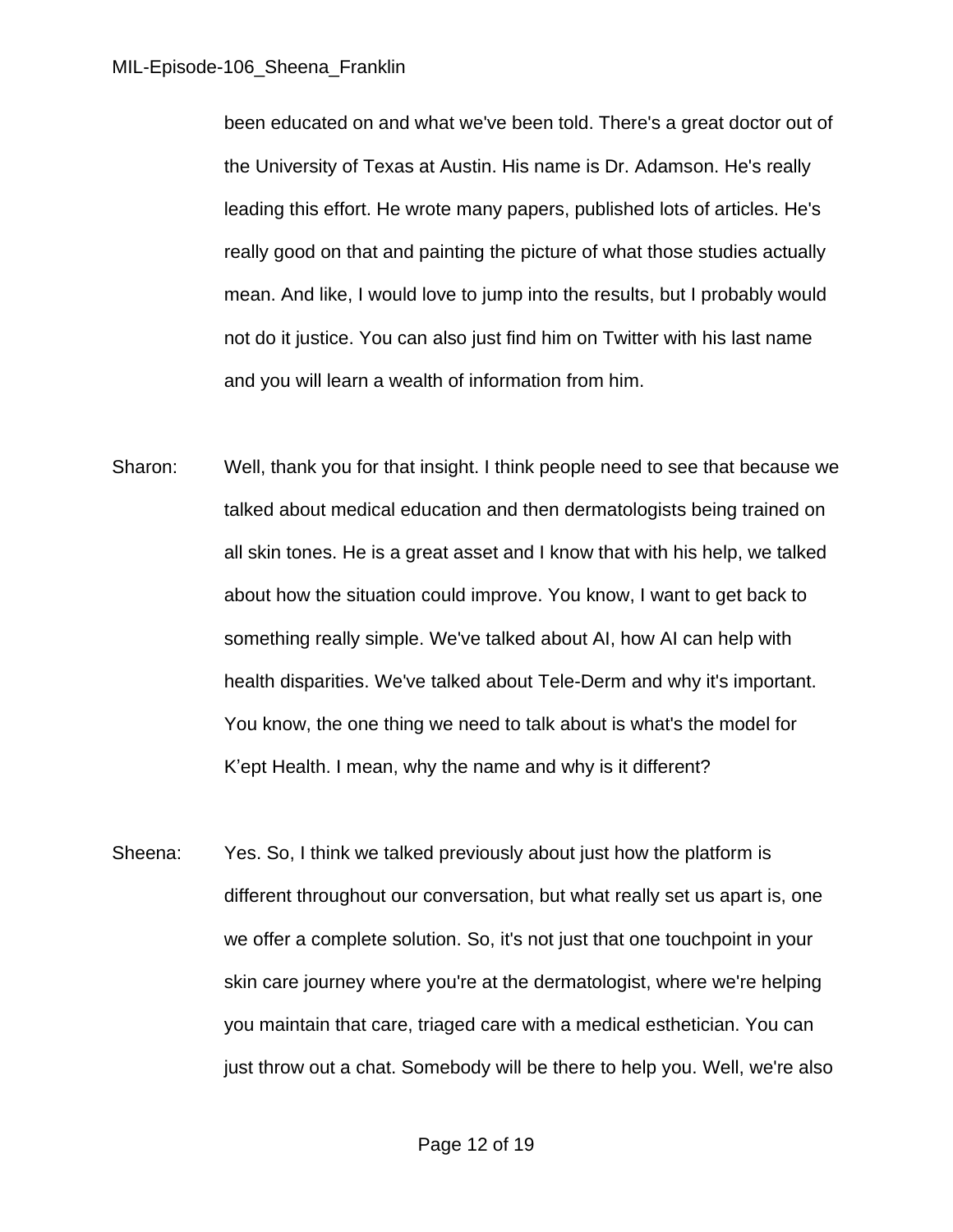helping you with at-home skin monitoring tools. Whether those are skin analysis with selfies, monitoring hydration, things of that nature, acne and you can put in your symptoms, you can put in your allergies, prescriptions, your skincare routine, what you like, what you don't like. So, we're following throughout your whole skincare journey and when I say that, I mean, you may come with acne and you're 32. Then you may find out you're pregnant at 35 and then, oh, no guess what, you're 43. We can help you through menopause as well. And there's also some other health issues you may have. You know, maybe unfortunately you experienced cancer or maybe you have lung disease or lupus. We can help you with that as well.

So, that's what really sets us apart. And then we take it another level. What sets us apart is, like I said before, all of our dermatologists are experts. Integrative medicine, skin of color, not just dermatology. So, we're going to ask you those questions about your diet, not that sugar causes acne, but it can cause inflammation. It can cause things to get worse. We want to help you with that. Then, also, what sets us apart again is our AI is different. You know, our AI, we like to call it, is inclusive. So, we're making sure that our AI is not 3%, like some competitors that are out there. It's going to be representative of the whole country. So, that's what we're trying to do. Then to address the question of, did you say access or the cost. The cost of it? So, that's a big part of health equity and disparities is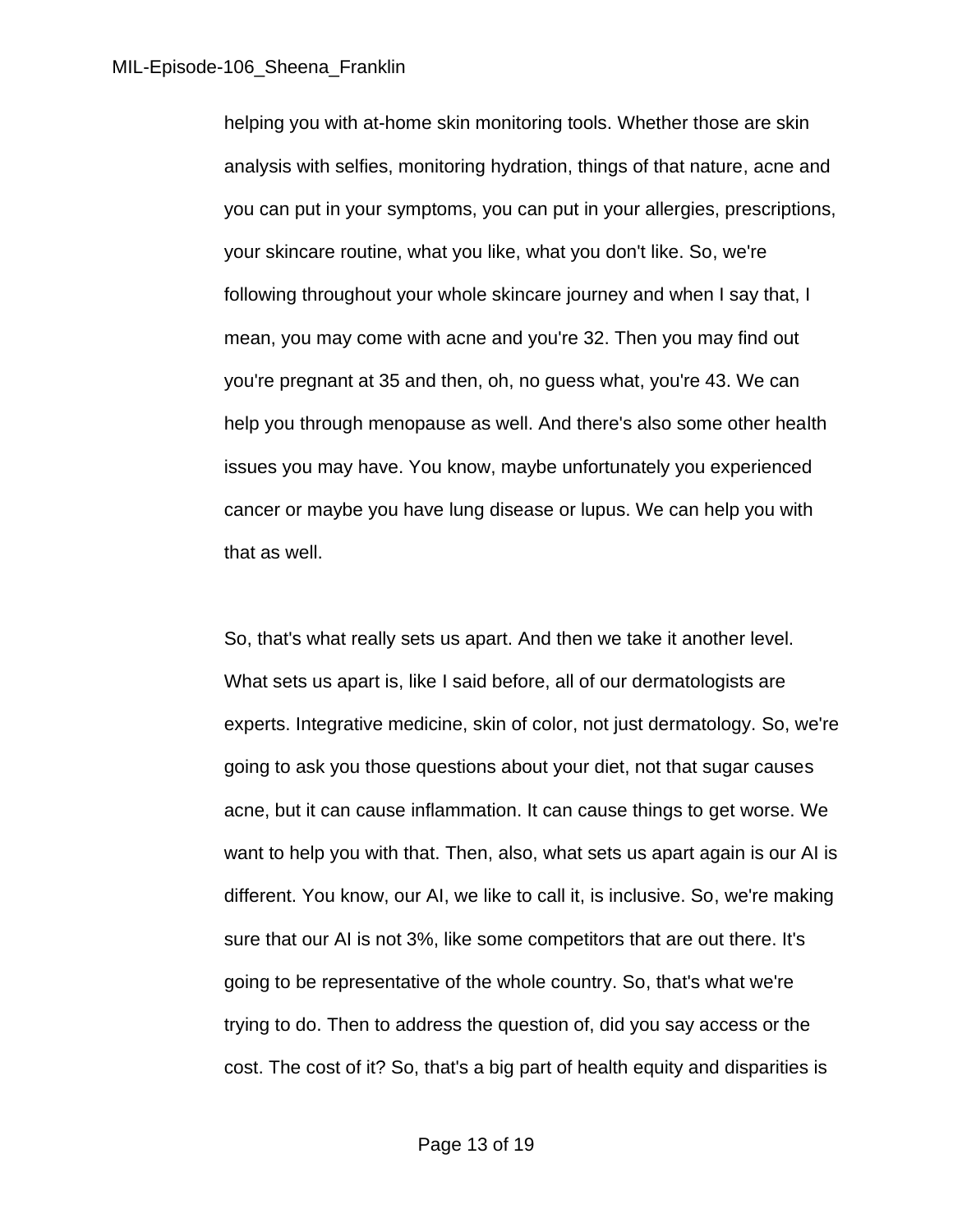costs, especially for something like dermatology where insurance is not always taken, or it doesn't cover maybe even a fourth of what the costs would be. So, what we do is we offer affordable membership plans without the need of complicated medical insurance, and this was a solution we came to working with both dermatologists, our advisors, as well as the early users in our research data. And so, for a low monthly fee that's less than \$40 a month, you can have access to an initial visit, a follow-up visit and some chat sessions. You know, we have maybe like a three to six months commitment because we know it's going to take us that long to help you get diagnosed, to help you get used to asking questions, you know, follow up visits, things of that nature. Then, you can, if you don't, some people are like, "No, I just need the doctor. That's it." We give you that option as well. Or some folks that we maybe have helped through that six months, through that eight month saying, well, I don't need this monthly membership anymore, but I do want to come on and get a chat session. So, we offer you once you've gone through like our membership \$20 to have a chat session, but that's also coming with a complete, you know, skincare routine and questions and things of that nature.

Sharon: Presumably, we're using the technology on our phone, right? I'm a phone person. These are things that people can use on their phone or their desktop.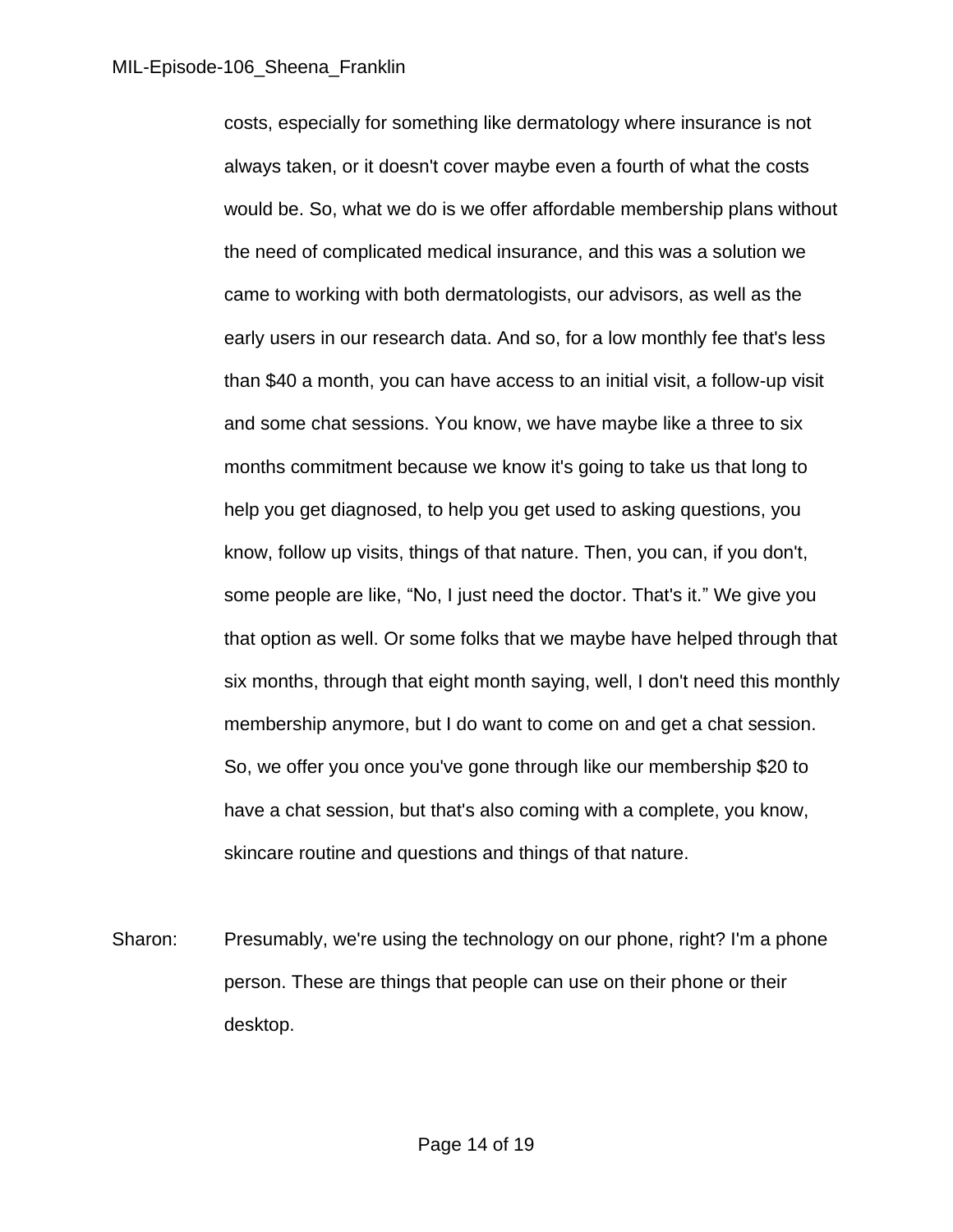- Sheena: Yep. So, the platform is on your phone. We find like that's the best way for us to capture the images of your skin, lighting and things of that nature, because that in turn helps our AI, which there's consistency issues there that we have to be mindful of.
- Sharon: Yes. When we talk about our phone technology, most people actually have their phone and they're used to taking selfies, their skin and their face through it. So, I really want to kind of talk about Startup Health. You know, we follow that and it's where we first all your information, and they're an investor. What kind of help has Startup Health given you on this entrepreneur journey and how are you liking sitting in that CEO chair?
- Sheena: Okay. So, the last question is a bit loaded. So, I will save that one to the end. You know, Startup Health, they're all about increasing awareness of their companies that they support and also putting them in front of the right individuals. So, I will say being a part of the community, thus far, they actually delivered on that. Through the article that they presented out on K'ept Health that put us in front of a lot of potential investors, that came with a lot of interest from investors, which has been great for us obviously. Then also showcasing us. So, we've been invited to participate in showcases on access to health or women's health, just to say more about who we are. So, that's really important and then, hopefully, down the line, the more we get involved with the community, it's more participating on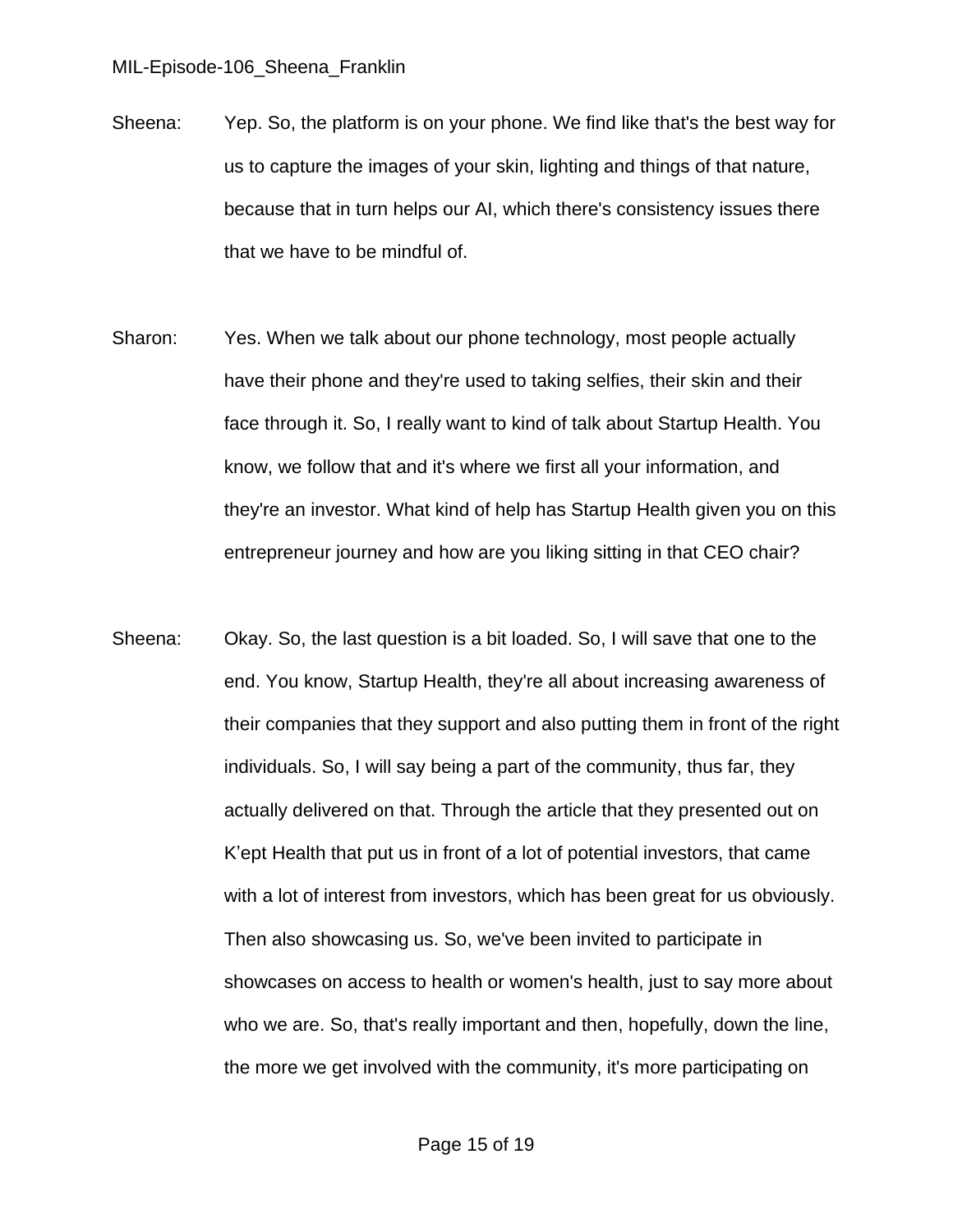panels and other types of discussions where we can just increase the message of K'ept Health.

Then, moving into that last question about being a CEO. You know, some days it's good, some days it's bad, but I think overall it's a blessing for me to be able to help other individuals, but it is challenging. You know it's great to have a team around me. Every day I just get up and try to do the best that I possibly can without burdening myself with lots of expectations.

- Sharon: You know what's great about that, you're not a 46 long, because you know, that's the average size jacket of a CEO, somebody that wears a 46 long jacket. So, to see you here and hear you talk about even your challenges being CEO and needing a group of people, is pretty amazing and you should be very proud. Yes, there's some ups and downs, but you still get to get up leading some work so it's pretty, awesome. I think in closing, we have to talk about some calls to action. We want our listeners to understand. How can our listeners help reduce health disparities in skincare? Can we talk a little bit about that?
- Sheena: Yes. How can we help? I think just really become educated on melanin and what it is and how it impacts the skin. Then, also, going a bit deeper and understanding how our skin is a key indicator of our eternal health. We've got to start there. And then, just being mindful, whether you are a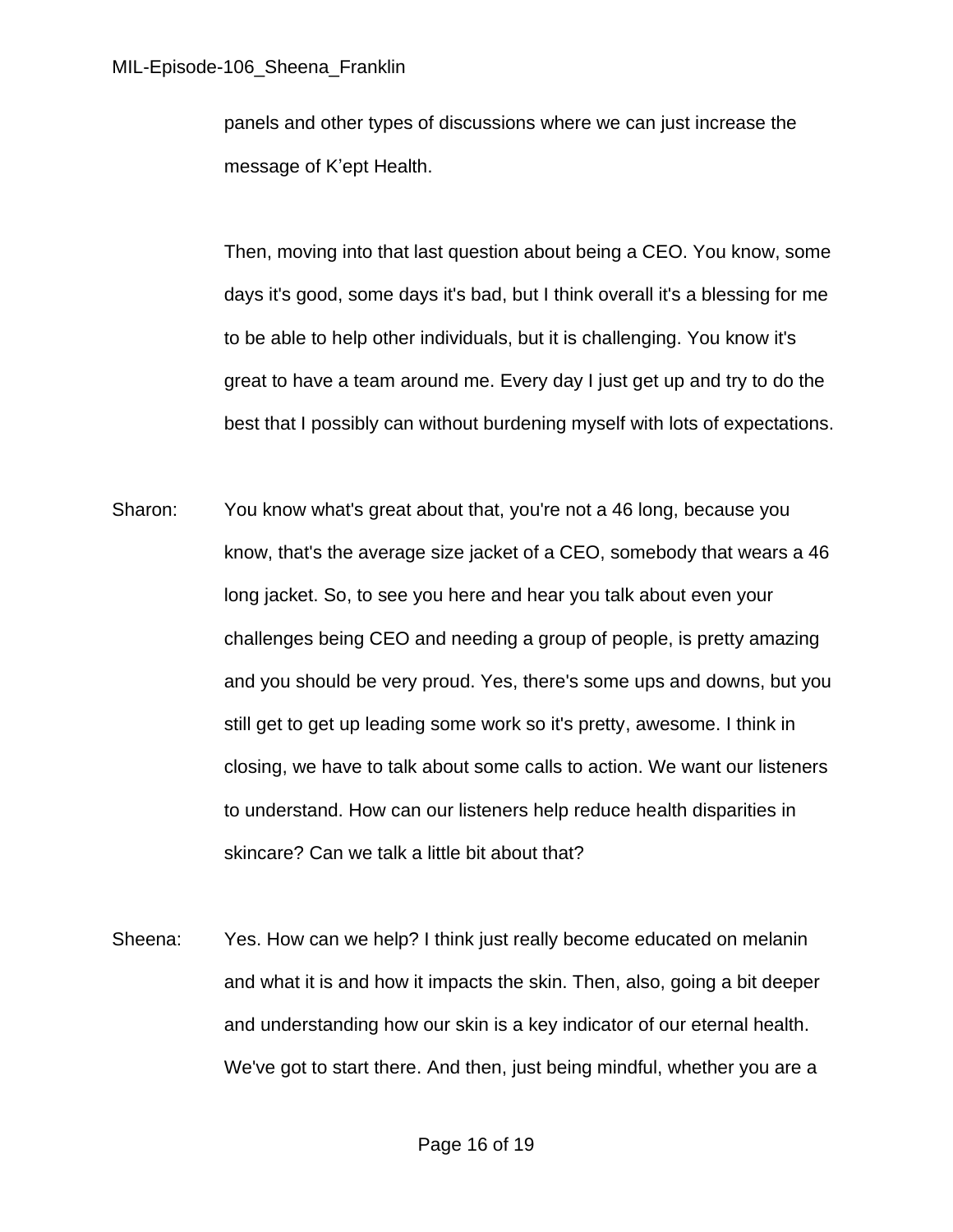policy professional, whether you are a dermatologist or you're a healthcare expert, you know, it's just noticing the signs and speaking more about dermatology. I think dermatology is often just overlooked when it comes to the healthcare conversation and I'm not sure why that is. I think it probably is just the conversions of modern marketing and media. So, it's always painted as a beauty thing when it's really, not. So, I think that's important. Then, also, knowing that you always don't have to go to a dermatologist to ask questions about your skin. You can go to your primary care physician. There may be some challenges that they have, but they can probably point you in the right direction. Then, for the patient, the consumer, it's just being honest about your skin, first loving the skin that you have, knowing that just because you have acne or melasma doesn't mean your skin isn't beautiful, and your skin can still be healthy. It's just going through some different changes. I think it's going to take everybody at key points to move the conversation further.

Sharon: That makes sense because, you know, and talking to you over this time period, it's really made me realize that being a melanin queen is more than just the teacher. It's about protecting my skin and making sure I have the resources and I think your platform does that so people can get more comfortable. For me, it's like, should I go to the dermatologist? Should I? So, this is a platform that I would embrace because I love tele-health. I love to be able to talk to somebody through a platform quickly. So,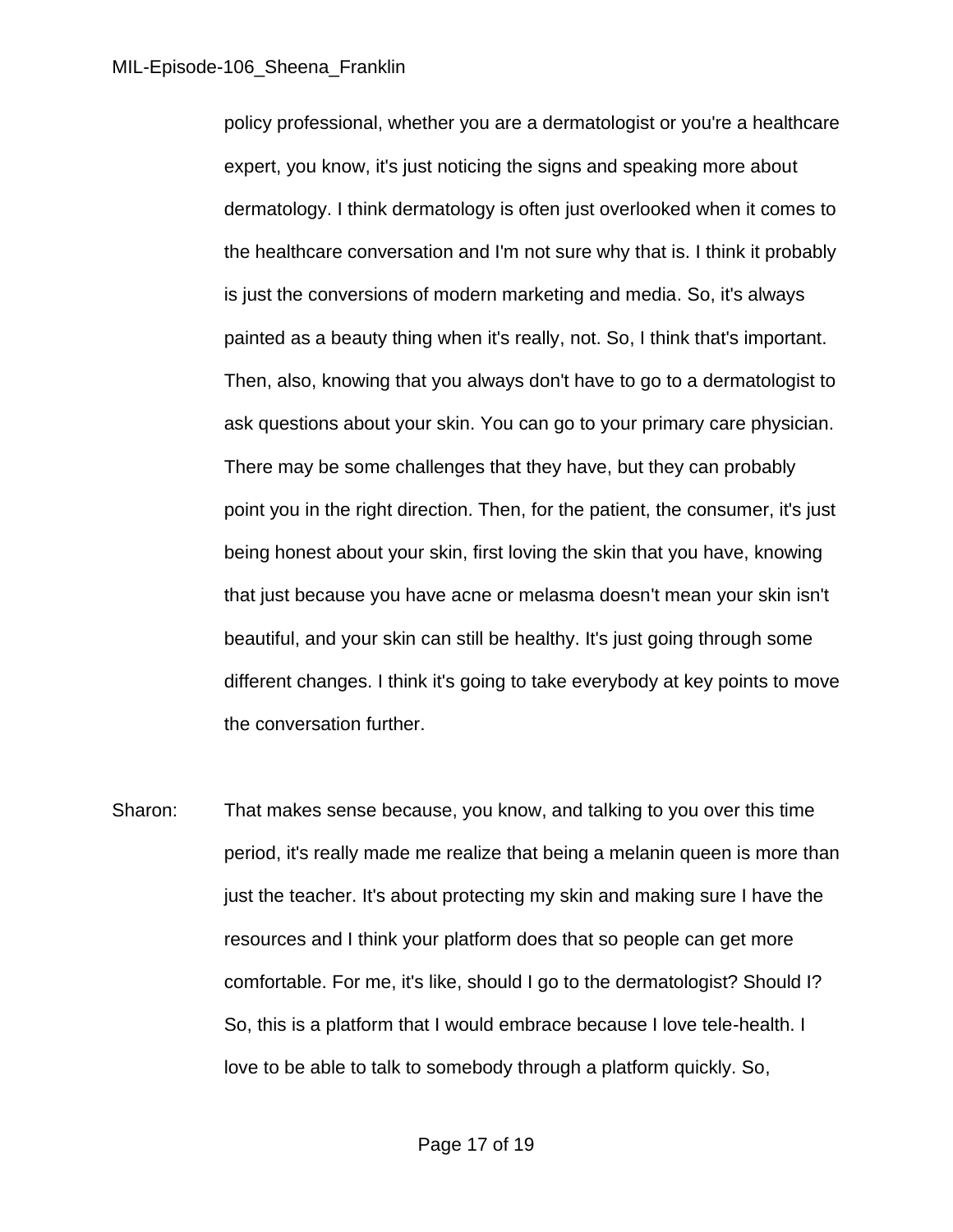knowing that K'ept Health, which, you know, I really wanted to ask you about the K and the apostrophe.

- Sheena: Oh yes. Absolutely.
- Sharon: Tell us what, you know, as we close and others think about innovation in health equity, what's up with K'ept Health. Why that name?
- Sheena: We're all about getting you and keeping you healthy. So we're going to help you get kept and stay kept. And that's all where the name came from and I like to be creative. Sometimes I like to fancy myself as a branding expert. So that's why I put the K in there. Just to give it a little different spice. That's it.
- Sharon: No, and that gives a lot of flavor to it and yes, it's about keeping healthy. I love it. I love it. Thank you for talking to me and thank you everyone for listening to the latest episode of The Health Disparities podcasts. I want to thank our most gracious guest, Sheena Franklin. Make sure you log on. Find the K'ept Health app and platform and sign up because this is more than our melanin we're talking about, it's integrative health. So, thank you very much everybody and we'll talk soon.

(End of recording)